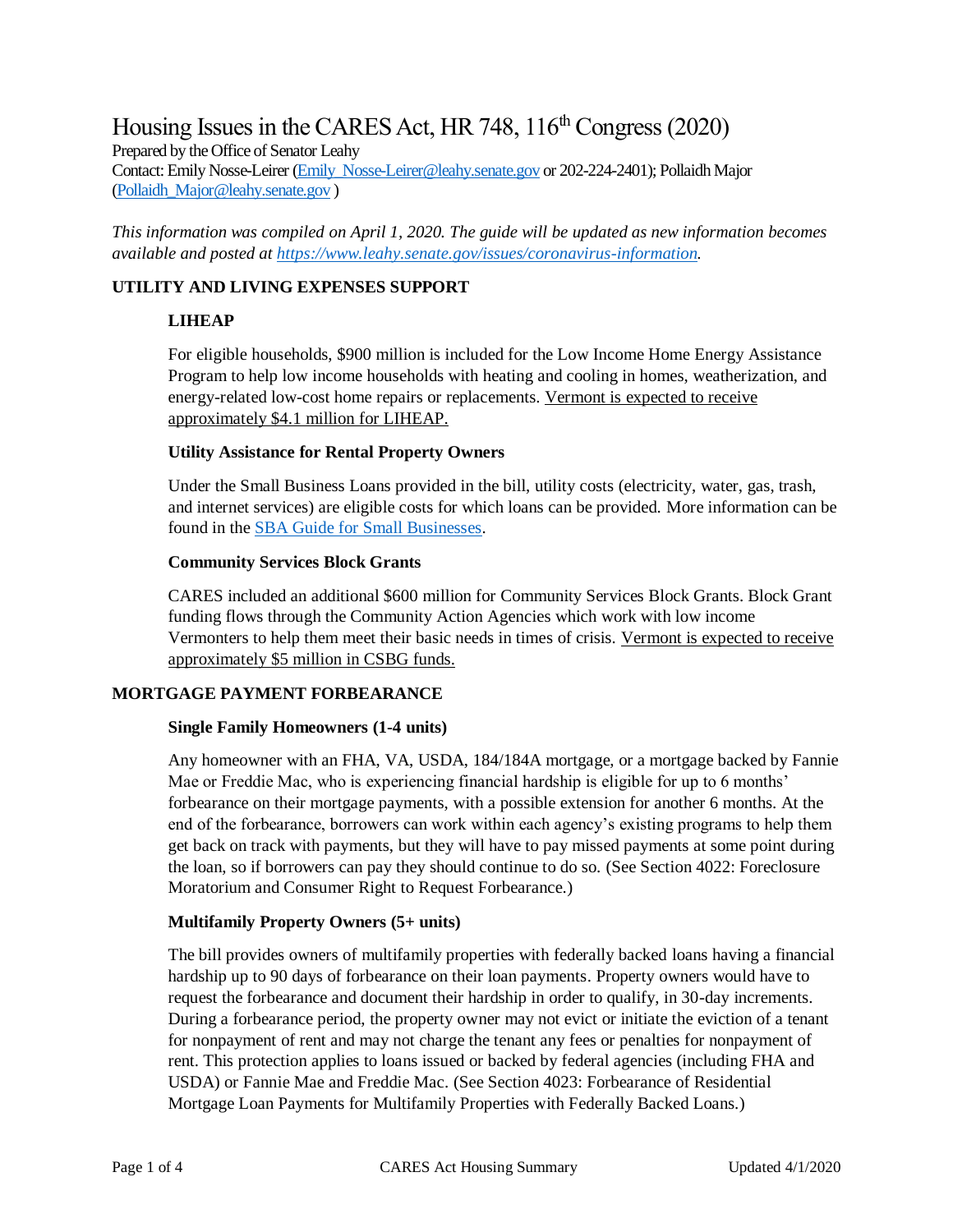#### **FORECLOSURE AND EVICTION PROTECTIONS**

#### **Foreclosure Protection for Single Family Homeowners (1-4 units)**

The bill includes a 60-day foreclosure moratorium, starting on March 18, 2020, for all federally backed mortgage loans. Borrowers with FHA, VA, USDA, or 184/184A loans, or loans backed by Fannie Mae and Freddie Mac, will not see foreclosure actions and cannot be removed from their homes due to foreclosure during that time. (See Section 4022: Foreclosure Moratorium and Consumer Right to Request Forbearance.)

#### **Rental Eviction Moratorium**

Renters who have trouble paying rent also have protections under the bill if they live in a property that has a federal subsidy or federally backed loan. This provision applies to all renters who live in properties that receive a federal subsidy, such as public housing, Section 8 rental assistance vouchers or subsidies, USDA rental housing assistance, or Low Income Housing Tax Credits. It also covers any renters in properties where the owner has a federally backed mortgage loan, which includes loans backed by the FHA, USDA, and Fannie Mae and Freddie Mac. This includes any size of property, from single-family houses to multifamily apartment buildings. Owners of these properties cannot file evictions or charge fees for nonpayment of rent for 120 days following enactment of the bill, and cannot issue a renter a notice to leave the property before 150 days after enactment. After this period, renters will be responsible for making payments and getting back on track, so they should continue to make payments if they are financially able to do so. Renters who receive housing subsidies such as public housing or Section 8 who have had their incomes fall should recertify their incomes with their public housing agency or property owner because it may lower the rent they owe. (See Section 4024: Temporary Moratorium on Eviction Filings.)

#### **SUPPORT FOR THE HOMELESS**

#### **Homeless Assistance Grants**

The Act provides \$4 billion, half distributed within 30 days of enactment based on FY20 allocation numbers and half later based on a formula that will be developed by the HUD Secretary within 90 days. Existing match requirements are removed. The bill language allows these funds to be used for temporary emergency shelters and waives federal habitability and environmental review standards. Funds may also be used to cover staff costs, training, and hazard pay. Vermont is expected to receive approximately \$2.3 million under the allocation of the first \$1 billion.

#### **RENTAL ASSISTANCE**

## **Tenant-Based Rental Assistance**

The Act provides \$1.25 billion for tenant-based rental assistance to help public housing agencies maintain normal operations and take other necessary actions to respond to coronavirus. Of this amount, \$850 million can be used for a combination of administrative costs and other expenses for activities including those to "support and maintain the health and safety of assisted households" and to retain and support participating landlords. The remaining \$400 million is to adjust renewal funding for public housing agencies that experience a significant increase in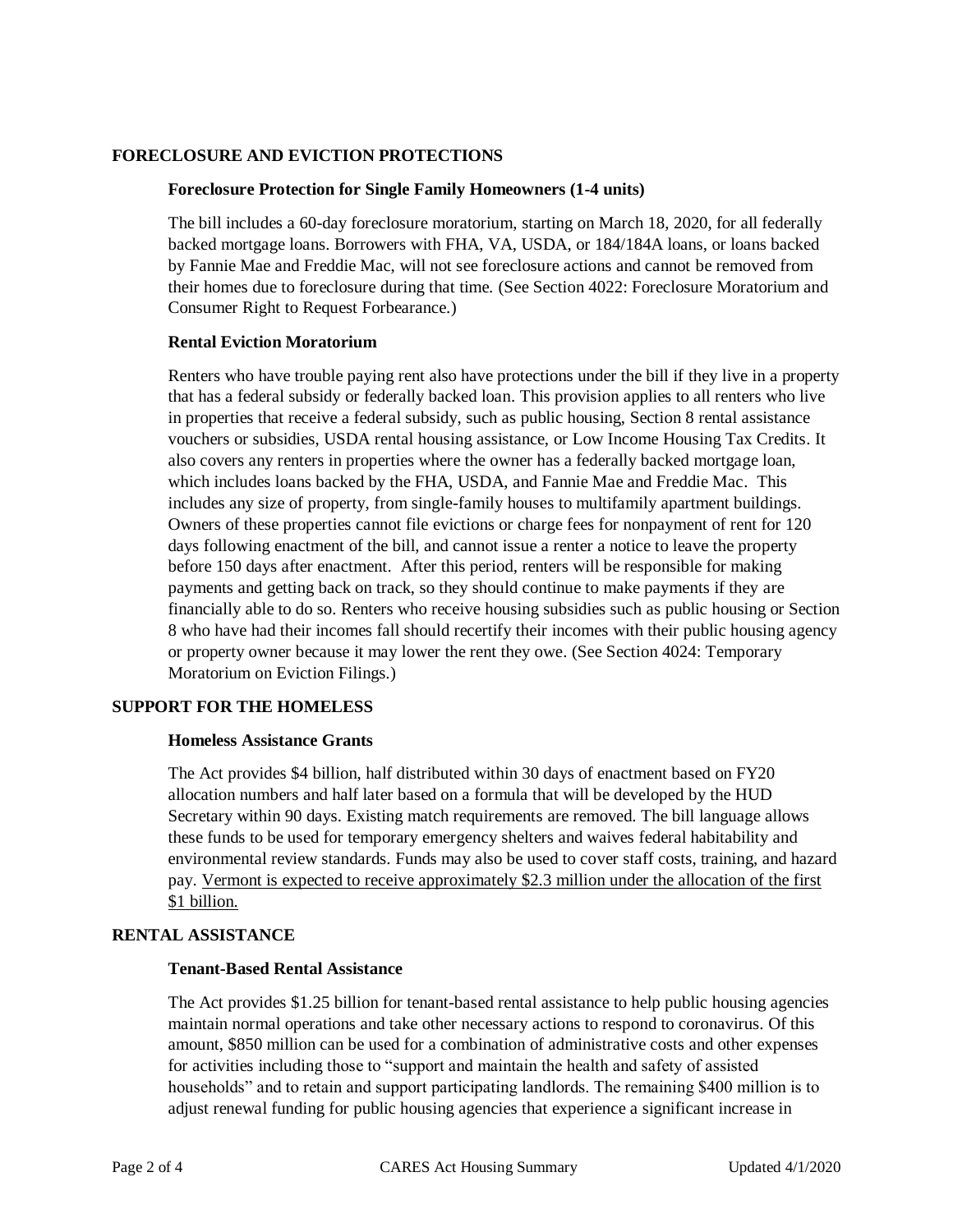voucher per-unit costs and would otherwise need to terminate rental assistance for families due to the lack of funds. Funds will be allocated based on need. It is currently unknown how much money will be available to Vermont.

#### **Project-Based Rental Assistance**

The Act provides \$1 billion to prevent, prepare for, and respond to coronavirus, including to provide additional funds to maintain normal operations and take other necessary actions during the period that the program is impacted by coronavirus. Funds will be allocated based on need. It is currently unknown how much money will be available to Vermont.

# **PUBLIC HOUSING**

## **Public Housing Assistance**

The Act provides \$685 million for public housing operating funds and allows PHAs to combine capital and operating funds to respond to coronavirus until at least the end of CY2020. Funds will be allocated based on need. It is currently unknown how much money will be available to Vermont.

# **HOUSING FOR VULNERABLE POPULATIONS**

# **Housing Opportunities for Persons with AIDS (HOPWA)**

The Act provides \$65 million to provide additional funds to maintain operations and for rental assistance, supportive services, and other necessary actions, in order to prevent, prepare for, and respond to coronavirus. \$50 million will be allocated pursuant to the existing HOPWA funding formula and \$10 million will be used for one time grants to permanent supportive housing providers. Vermont is expected to receive approximately \$202,000 for HOPWA.

# **Housing for the Elderly (Section 202)**

The Act provides \$50 million for Section 202 Housing for the Elderly, which will be available for assistance to owners or sponsors of properties receiving project-based assistance to prevent, prepare for, and respond to coronavirus, including to provide additional funds to maintain normal operations and take other necessary actions during the period that the program is impacted by coronavirus. Of this, \$10 million may be used for service coordinators. It is currently unknown how much money will be available to Vermont.

# **Housing for Persons with Disabilities (Section 811)**

The Act provides \$15 million for Section 811 Housing for Persons with Disabilities, which will be available for assistance to owners or sponsors of properties receiving project-based assistance to prevent, prepare for, and respond to coronavirus, including to provide additional funds to maintain normal operations and take other necessary actions during the period that the program is impacted by coronavirus. It is currently unknown how much money will be available to Vermont.

# **Older Americans Act Funding**

Aging and Disability Services Programs will receive \$955,000,000, to remain available until September 30, 2021, to prevent, prepare for, and respond to coronavirus, domestically or internationally. \$820,000,000 shall be for activities authorized under the Older Americans Act of